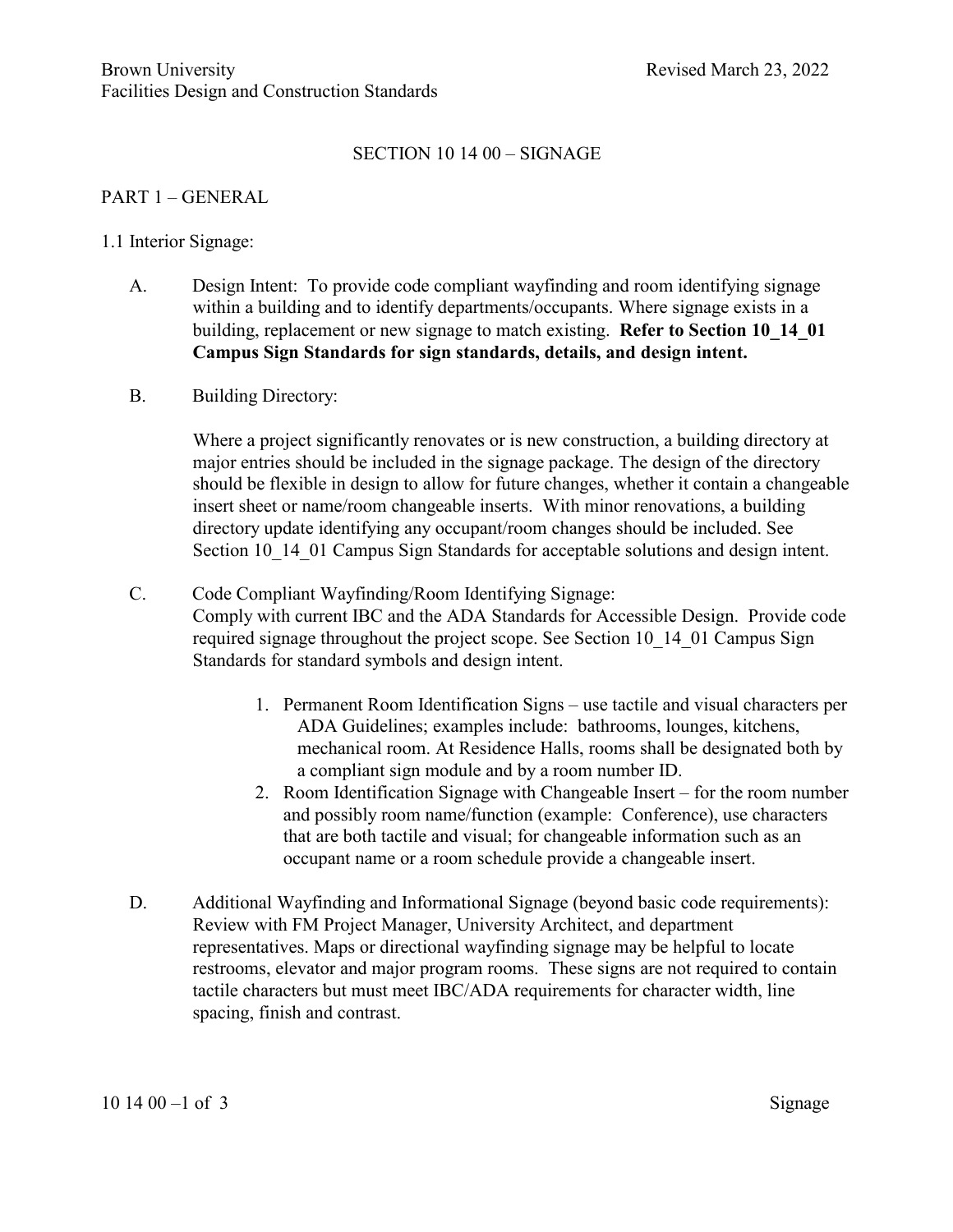- 1. Accessible Pathway Signage: Where the main entry to a space is not accessible, provide wayfinding signage to accessible entry. Coordinate with FM Project Manager, University Architect and SAS as required. Consider wayfinding signage for accessible and gender inclusive restrooms if they are not centrally located.
- E. Shop Drawing Submittals: Detailed shop drawings indicating type and style of signage and location shall be submitted. All text must be reviewed by the FM Project Manager.
- 1.2. Exterior Signage:
	- F. Design Intent: To identify a building, **refer to Section [10\\_14\\_01](https://www.brown.edu/facilities/sites/facilities/files/20220131_Campus-Sign-Standards.pdf) Campus Sign Standards for sign standards, details, and design intent.** See key details below.
		- 1. Building Signage:
			- i. Building ID Signage: to identify a campus building at its main entry, and in approved cases additional entries. Included on this sign: the building name, its address and building construction date. See Section 10 14 01 Campus Sign Standards for details.
			- ii. Department ID Signage: where a single department is located in a building, add a Department ID sign per the Campus Sign Standards; where there are multiple departments, review with FM Project Manager – a maximum of three department IDs signs per building.
			- iii. Accessible Entry Module: where the main entry is not accessible, provide an accessible entry module with a directional arrow and accessibility icon See Section [10\\_14\\_01](https://www.brown.edu/facilities/sites/facilities/files/20220131_Campus-Sign-Standards.pdf) Campus Sign Standards for details. In some cases adding descriptive language, such as "entrance via courtyard."
			- iv. Process:
				- a. If a change to an existing sign(s) is required, such as a name change or a request to relocate the sign, submit a FM work order for review and approval.
				- b. If a new sign is required, submit a FM work order for review and approval.
				- c. Shop drawings should be provided for review before production and installation. Indicate materials, mounting location, and installation method.
				- d. All signs to comply with the Campus Sign Standards.